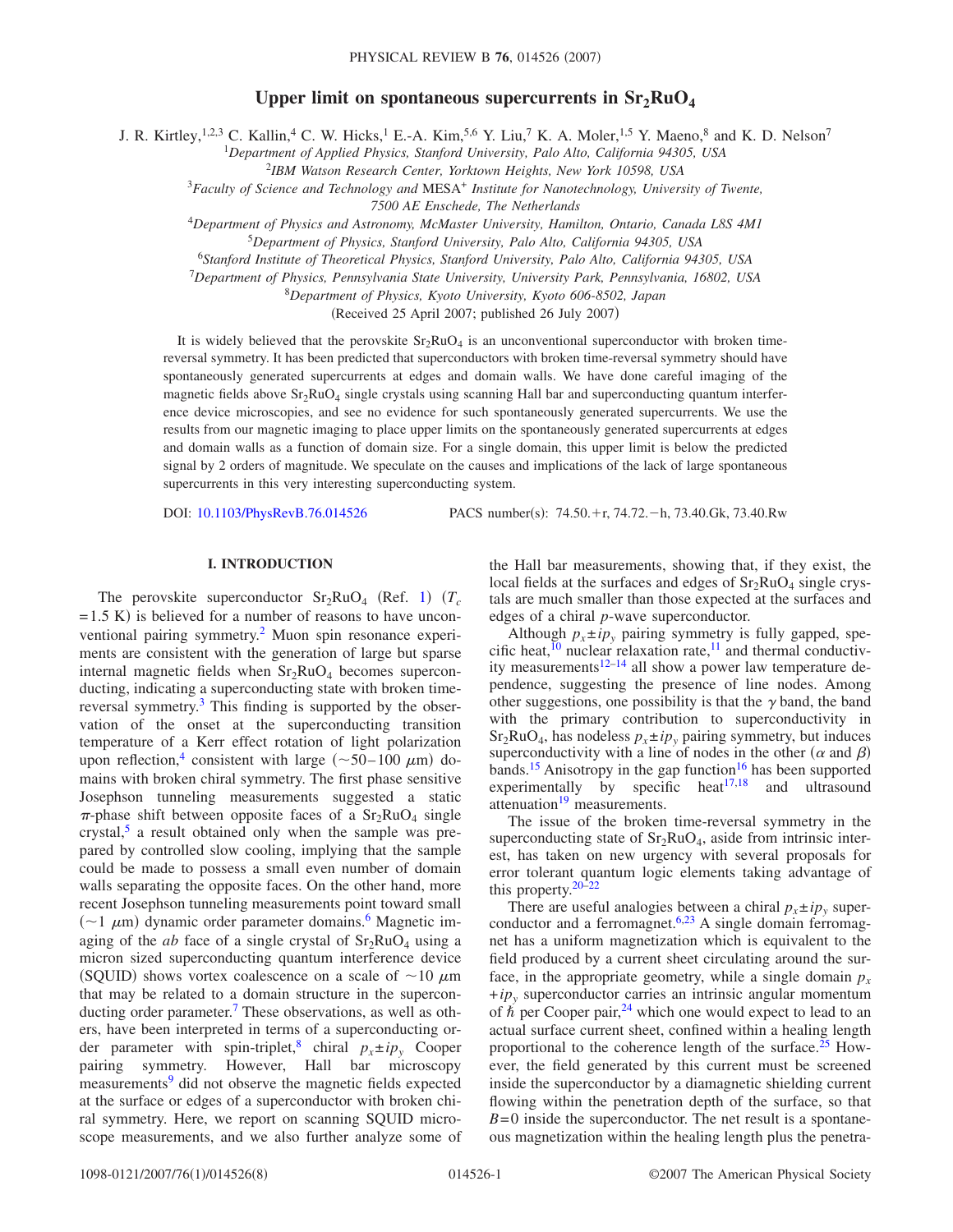tion depth of the sample edges, which is greatly reduced from that expected from the simple ferromagnetic analogy, but which is still substantial and, using parameters appropriate to  $Sr<sub>2</sub>RuO<sub>4</sub>$ , predicted to give rise to local fields as large as 1 mT under certain assumptions. $26,27$  $26,27$  The superconductor can also support domains in which regions of  $p_x + ip_y$  coexist with regions of  $p_x - ip_y$  order. Although the net magnetization vanishes at the boundaries between such domains, the local fields, which extend over the penetration depth on either side of the wall, can be as large as  $2 \text{ mT}$ .  $26.27$  $26.27$  Other than direct phase sensitive measurements, the detection of such fields would be one of the most direct confirmations of a superconducting order parameter with time-reversal symmetry breaking since the spontaneous boundary and domain wall supercurrents are expected by symmetry<sup>28</sup> and would have no other obvious explanation. It is therefore appropriate to attempt to image the magnetic fields arising from these spontaneous supercurrents using scanning magnetic microscopy.

#### **II. MAGNETIC IMAGING**

We have performed scanning magnetic imaging of the *ab* and *ac* faces of single crystals of  $Sr<sub>2</sub>RuO<sub>4</sub>$ . The magnetic images reported here were made at Stanford with a dilution refrigerator based Hall bar and/or SQUID microscope<sup>29</sup> with a base temperature below 100 mK and at IBM with a  $3$ He based scanning SQUID microscope with a base temperature below 300 mK. Our SQUID sensors had square pickup loops  $8 \mu m$  on a side; the Hall bars had roughly square effective areas  $0.5 \mu m$  on a side. The Hall bar measurements were made in a residual field of about 2.5  $\mu$ T; the SOUID measurements were made in a residual field of 75 nT, compensated for fields perpendicular to the scanning direction to less than 10 nT using a small Helmholtz coil. The SQUID measurements were made after cooling the samples through the superconducting transition temperature at a rate of about 1 mK/s. Some of the Hall bar data discussed in this paper have been reported previously.<sup>9</sup> However, here we make a more quantitative comparison of these data with theory.

The  $Sr<sub>2</sub>RuO<sub>4</sub>$  single crystals used in our experiments were grown using a floating zone method.<sup>30</sup> The samples used for the IBM SQUID measurements were mounted in epoxy and polished so that either the *ab* or *ac* face was part of a smooth plane, allowing scanning across the edges of the crystal.<sup>5</sup> Some of the samples used for SQUID microscopy were the same as for phase sensitive experiments on the pairing symmetry of  $Sr_2RuO_4$ <sup>[5](#page-7-4)</sup> and had layers of SiO and  $Au_{0.5}In_{0.5}$  $(T_c = 0.4 - 0.5 \text{ K})$  deposited on some of the crystal faces perpendicular to the scanned face. These additional layers should have had no effect on the magnetic imaging experiments reported here. The critical temperature of the crystals was measured to be  $>1.4$  K using scanning and bulk susceptometry measurements.

Figure [1](#page-1-0) shows a SQUID microscope image of the *ab* face of a  $Sr<sub>2</sub>RuO<sub>4</sub>$  single crystal. The largest feature evident in this image [Fig.  $1(a)$  $1(a)$ ] is an isolated Abrikosov vortex. When the pseudocolor scale is expanded to  $\Delta\Phi_s = 0.02 \Phi_0$ [Fig.  $1(b)$  $1(b)$ ], magnetic features become apparent in the epoxy and along the edges of the crystal. We believe that these

<span id="page-1-0"></span>

FIG. 1. SOUID microscope image of the *ab* face of a  $Sr<sub>2</sub>RuO<sub>4</sub>$ single crystal, cooled in a field  $B<sub>z</sub> < 10$  nT and imaged at *T*  $= 0.27$  K with an 8  $\mu$ m square pickup loop. (a) Pseudocolor image with full-scale variation of 0.2  $\Phi_0$  ( $\Phi_0 = h/2e$ ) in magnetic flux through the SQUID pickup loop. The dashed line in (a) shows the outlines of the crystal. (b) Same image as (a) but with the pseudocolor scale expanded to 0.02  $\Phi_0$ . The dashed line in (b) shows the line traced by the cross section in (c). The dashed rectangle in (b) shows the area of the image expanded in (d). (e) is a histogram of pixel values for the data displayed in (d).

features are not due to the superconductivity of the  $Sr<sub>2</sub>RuO<sub>4</sub>$ because they are unchanged from cooldown to cooldown in different fields. Figure [2](#page-2-0) compares images from three different cooldowns of the same crystal, in nominal ambient plus compensating fields perpendicular to the scanning plane of zero [Fig. [2](#page-2-0)(a)], 10 nT [Fig. 2(b)], and 15 nT [Fig. 2(c)]. The number and positions of the Abrikosov vortices in the top (ab) face of the crystal and an interlayer vortex emerging from the left  $(ac \text{ face})$  edge [Fig.  $2(b)$  $2(b)$ ] of the crystal change from cooldown to cooldown, but the sharp features at the edge of the sample are remarkably reproducible. These edge features may be the result of the polishing process, such as topographical or magnetic features from particles trapped in the epoxy. Note that features very similar to the edge features are apparent in the epoxy far from the sample edge. Above the sample itself, the flux image is relatively smooth, with a broad background [Fig.  $1(c)$  $1(c)$ ]. We believe that this broad background is the result of magnetic flux coupled into the SQUID through sections outside of the pickup loop. A clear demonstration of this effect appears in Ref. [31.](#page-7-28) On top of the broad background, two steps in the cross section [Fig.  $1(c)$  $1(c)$ ] correspond to the edges of the crystal. We believe that these steps are due to small supercurrents circulating around the entire sample due to uncompensated residual fields (see Fig. [5](#page-3-0)). Figure  $1(d)$  $1(d)$  shows a magnified image of a section of the crystal [indicated by the box in Fig.  $1(b)$  $1(b)$ ], with no magnetic features larger than a few  $m\Phi_0$  over an area of several hundred microns on a side.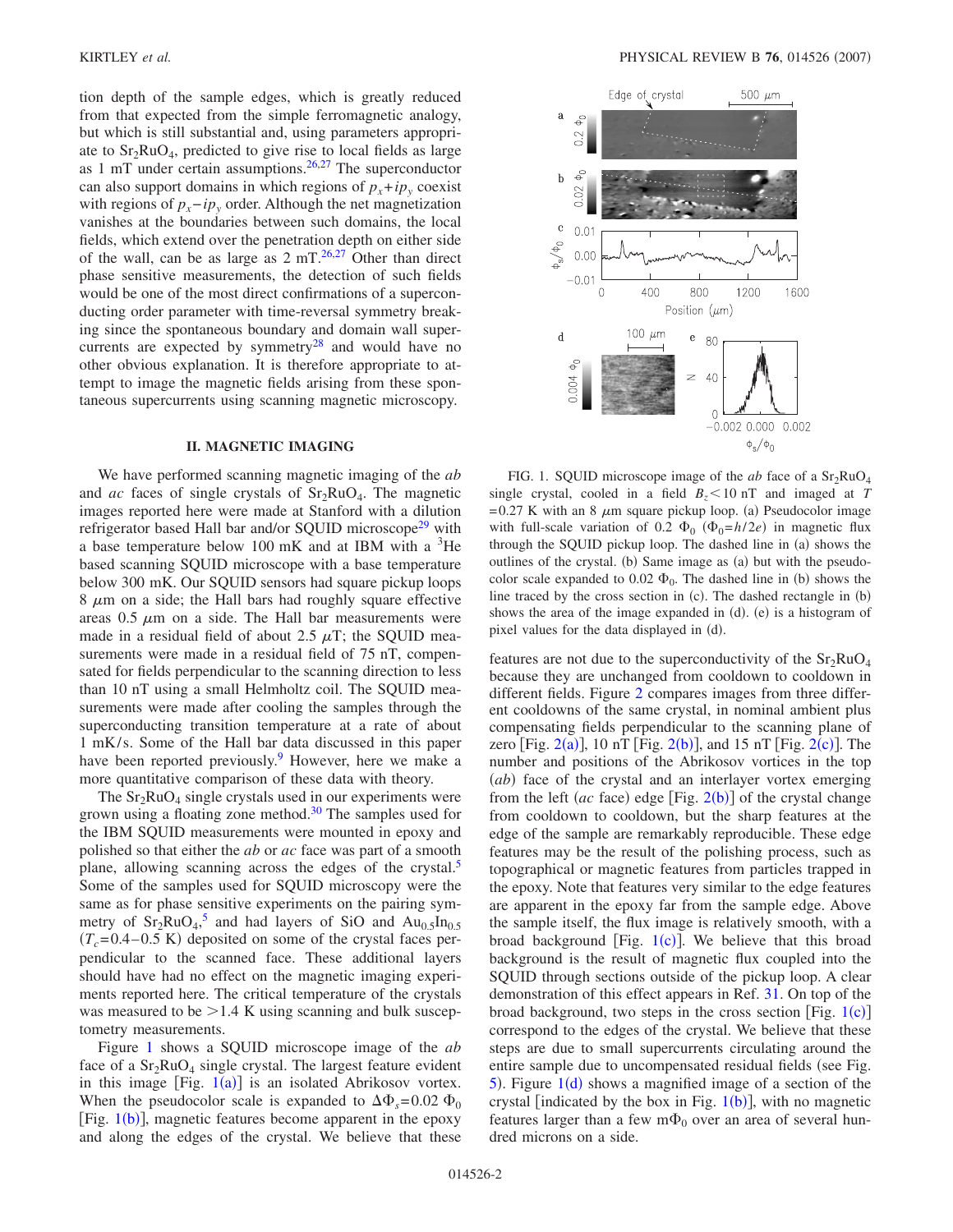<span id="page-2-0"></span>

FIG. 2. Comparison of SQUID microscope images of an *ab* face of a  $Sr<sub>2</sub>RuO<sub>4</sub>$  crystal after three different cooldowns in slightly different magnetic fields.

Similar results were obtained when SQUID microscope images were taken of the  $ac$  face of a  $Sr<sub>2</sub>RuO<sub>4</sub>$  single crystal (Fig. [3](#page-2-1)). In this case, there were a number of interlayer vortices with flux both emerging from and entering into the crystal surface near the left edge of the crystal [Fig.  $3(b)$  $3(b)$ ]. Just as for the *ab* face, there were sharp magnetic features along the edges of the crystal and in the epoxy which did not appear to be correlated with the superconductivity of the  $Sr<sub>2</sub>RuO<sub>4</sub>$ , as well as broad magnetic backgrounds, but sharp magnetic features were absent from large areas of the crystal face.

The samples used in the Hall bar measurements were cleaved. 1  $\mu$ m diameter,  $\sim$  1  $\mu$ m deep holes were milled on a 20  $\mu$ m grid on the upper surface using a focused ion beam to create artificial edges.<sup>9</sup> Figure [4](#page-3-1) shows a scanning Hall bar image of the *ab* face, with a regular array of  $1 \mu m$  holes at a pitch of 20  $\mu$ m, of a Sr<sub>2</sub>RuO<sub>4</sub> single crystal. There are a few Abrikosov vortices apparent in this image, but the area away from these vortices is featureless. In particular, no features were observed in connection with the edges or interiors of the 1  $\mu$ m holes. Since the 1  $\mu$ m deep holes did not even act as effective pinning centers for the vortices, they may not have served as significant singularities to create edge currents. The outer edges of the crystal were not scanned in the Hall bar measurements.

<span id="page-2-1"></span>

FIG. 3. SQUID microscope image of the  $ac$  face of a  $Sr<sub>2</sub>RuO<sub>4</sub>$ single crystal cooled in nominally zero field and imaged at *T*  $= 0.27$  K with an 8  $\mu$ m square pickup loop. (a) Pseudocolor image  $\Delta \Phi$ <sub>s</sub>=0.8  $\Phi$ <sub>0</sub>. The dashed line in (a) shows the positions of the outer edges of the crystal. (b) Same image as (a) but with  $\Delta \Phi_s$  $= 0.08 \Phi_0$ . A few interlayer vortices with both positive and negative signs are visible near the lower-left edge of the crystal. The dashed line in  $(b)$  is along the  $a$  axis and shows the data traced by the cross section in (c). The arrows in (c) indicate the edges of the crystal. The dashed square in (b) shows the area of the image expanded in (d). The diagonal stripes visible in (d) are due to 60 Hz noise. (e) is a histogram of pixel values for the data displayed in (d).

## **III. MODELING**

Matsumoto and Sigrist<sup>26</sup> (MS) have solved the Bogoliubov–de Gennes equations using a quasiclassical approximation for the cases of an edge between a semi-infinite, ideal  $p_x + ip_y$  superconductor and vacuum, and a domain boundary between a  $p_x + ip_y$  superconductor and a  $p_x - ip_y$ superconductor. Their solutions are fully self-consistent so that they include the effect of screening currents. They predict substantial supercurrents and consequent magnetic fields spontaneously generated at edges and domain boundaries. For example, the peak magnetic fields in these calculations correspond to 1 mT for edges and 2 mT for domain walls using values for the coherence length  $(\xi_0=66 \text{ nm})$  and penetration depth  $(\lambda_L = 190 \text{ nm})$  suitable for Sr<sub>2</sub>RuO<sub>4</sub>. However, some modeling is required to compare our experimental results with the MS predictions because we measure the magnetic fields above the surface, rather than inside the sample.

The simplest approach to this problem is to assume that the magnetic fields at the surface of the sample are the same as those in the bulk. This neglects field spreading and any change in superconducting shielding due to the finite sample geometry. However, in our case the size of the magnetic sensor and its spacing from the sample are large relative to the coherence length and penetration depth, so that the field averaging from these effects is larger than the additional effects of field spreading and changes in superconducting shielding. The field averaging effects from finite sensor size and height can be shown rigorously to be larger than field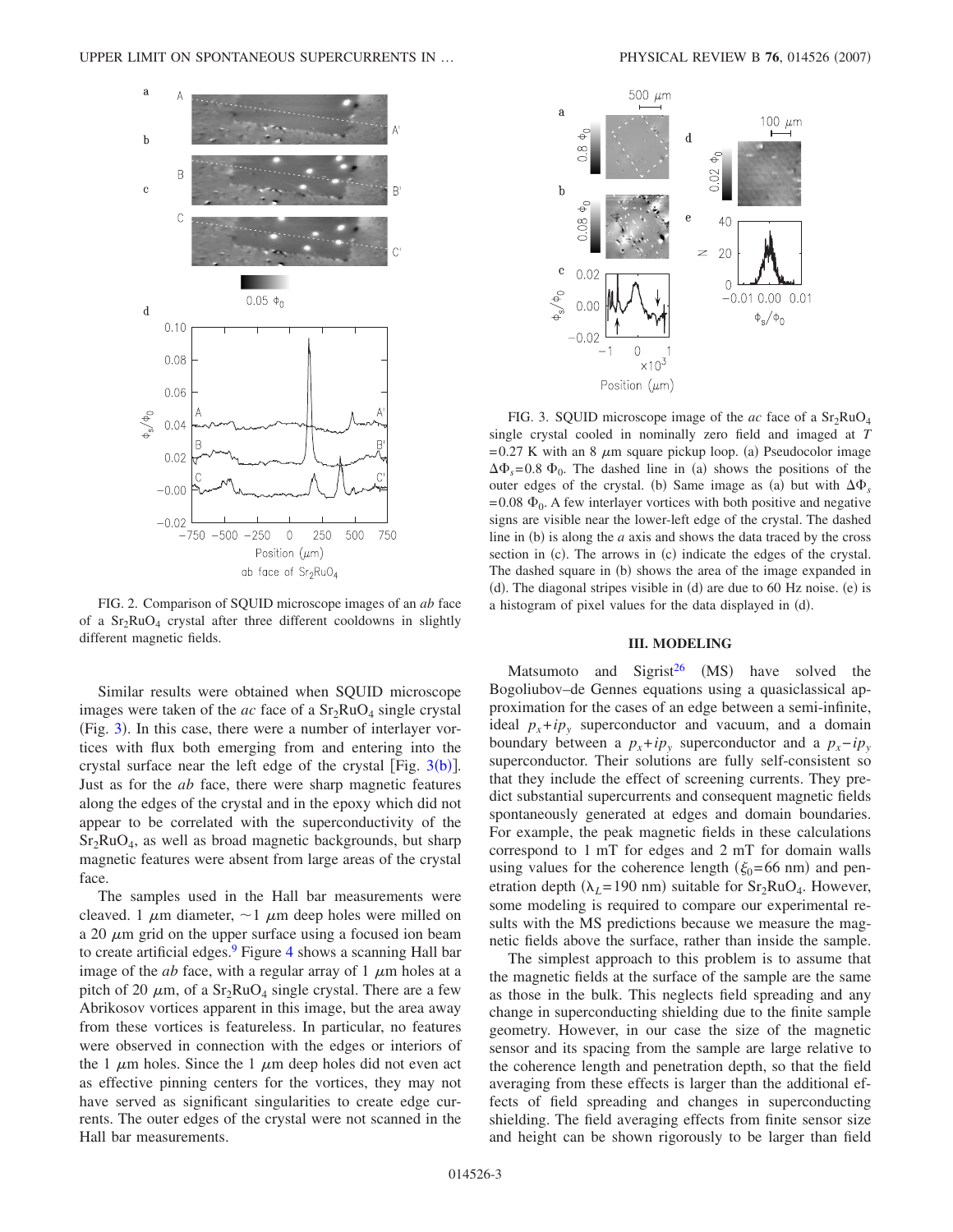<span id="page-3-1"></span>

FIG. 4. (a) Scanning Hall bar image of the  $ab$  face of  $Sr<sub>2</sub>RuO<sub>4</sub>$ single crystal, cooled in  $\sim$ 2.5  $\mu$ T and imaged at a temperature below 100 mK using a Hall bar with a sensor area 0.5  $\mu$ m on a side. In this image, the mean of each scan line was subtracted from the raw data to remove slow drift in the sensor Hall voltage. (b) Same area as (a) but with an expanded pseudocolor scale. The dashed line in (b) shows the line traced by the data cross section in (c). The dashed square in (b) shows the area for which a histogram of pixel inductance values is displayed in (d).

spreading, for example, in a similar problem of vortex fields spreading from the surface of a superconductor and imaged with a SQUID microscope.<sup>32,[33](#page-7-30)</sup> In the remainder of this section, we will neglect changes in the currents near the surface due to the finite sample geometry. We will show below that the effect of finite sample geometry only leads to suppression of the expected signal by 30% compared to what is expected from the edge currents of an infinite sample. The finite sample geometry effects for edge currents are expected to be similar to those for domain walls and are also discussed in the following section on surface screening effects.

It is well known<sup>34</sup> that if the normal component of the magnetic field  $B_z(x, y, z)$  is known at all points of a surface *z*= 0, the magnetic field in free space at a height *z* above that surface is given by

$$
\widetilde{B}_z(k_x, k_y, z) = \widetilde{B}_z(k_x, k_y, z = 0)e^{-kz},\tag{1}
$$

<span id="page-3-2"></span>where  $\tilde{B}_z(k_y, k_y, z)$  is the two-dimensional Fourier transform of  $B_z(x, y, z)$  and  $k = \sqrt{k_x^2 + k_y^2}$ . To model the magnetic signals in our experimental SQUID and Hall bar microscope geometries, we assume a particular domain structure with the magnetic fields  $B<sub>z</sub>$  at each edge and domain boundary, at the surface  $z=0$ , taken to be those predicted by Matsumoto and Sigrist<sup>[26](#page-7-23)</sup> for an infinite sample. We then propagate the fields to a height *z* using Eq. ([1](#page-3-2)), integrate over an area appropriate

<span id="page-3-0"></span>

FIG. 5. Cross section through the image of the *ab* face of  $Sr<sub>2</sub>CuO<sub>4</sub>$  displayed in Fig. [1](#page-1-0) (solid line). The short-dashed line is the prediction for a superconducting disk in a uniform residual field of 3 nT. The long-dashed line (with a peak at  $\Phi_s/\Phi_0 = 1.1$ ) is the prediction for a single domain  $p_x + ip_y$  superconductor of the extended Matsumoto-Sigrist model as described in the text, assuming a square pickup loop 8  $\mu$ m on a side, at a height of 3  $\mu$ m above the sample. Here, the superconductor is positioned to the left of 0  $\mu$ m, with epoxy to the right.

for the SQUID or Hall bar sensor to obtain a magnetic flux, and divide by the area of the sensor for the case of the Hall bar to get an average magnetic field. We will refer to this model as the "extended Matsumoto-Sigrist model" to distinguish it both from the prediction made by Matsumoto and Sigrist for an ideal (infinite) geometry and from the more accurate model which includes additional screening effects due to the finite geometry, as discussed in the next section. The original Matsumoto-Sigrist results are scaled in field by  $B_c = \Phi_0 / 2 \sqrt{2 \pi \xi_0} \lambda_L$ , where  $\Phi_0 = h/2e$  is the superconducting flux quantum,  $\xi_0$  is the coherence length, and  $\lambda_L$  is the London penetration depth. For the modeling presented here, we take  $\xi_0 = 66$  nm and  $\lambda_l = 190$  nm.<sup>2</sup>

Figure [5](#page-3-0) compares the results of this calculation (longdashed line) with the experimental cross section of the image shown in Fig. [1](#page-1-0) (solid line). Also shown for comparison is the predicted cross section for an ideal superconducting disk in a uniform residual field<sup>35</sup> of 3 nT. The small steps in flux at the edges of the crystals in Figs. [1](#page-1-0) and [3](#page-2-1) can be attributed to shielding of a very small residual background field. These steps are much smaller than the peaks predicted by the extended Matsumoto-Sigrist model for a single domain.

Figure [6](#page-4-0) shows the results from the modeling outlined above for a series of domain sizes using parameters appropriate for our SQUID measurements. In these calculations, it was assumed that the domains were square and extended infinitely far in the negative  $\zeta$  direction (perpendicular to the crystal face). Figure [7](#page-4-1) shows cross sections through the modeling results as indicated by the dashed lines in Fig. [6.](#page-4-0) As expected, the magnetic fields above the edges and domain boundaries are averaged over a length set by both the height of the sensor above the sample surface and its size. This leads to a rapid decrease in the predicted signal when the domains become smaller than a critical length. (In this mod-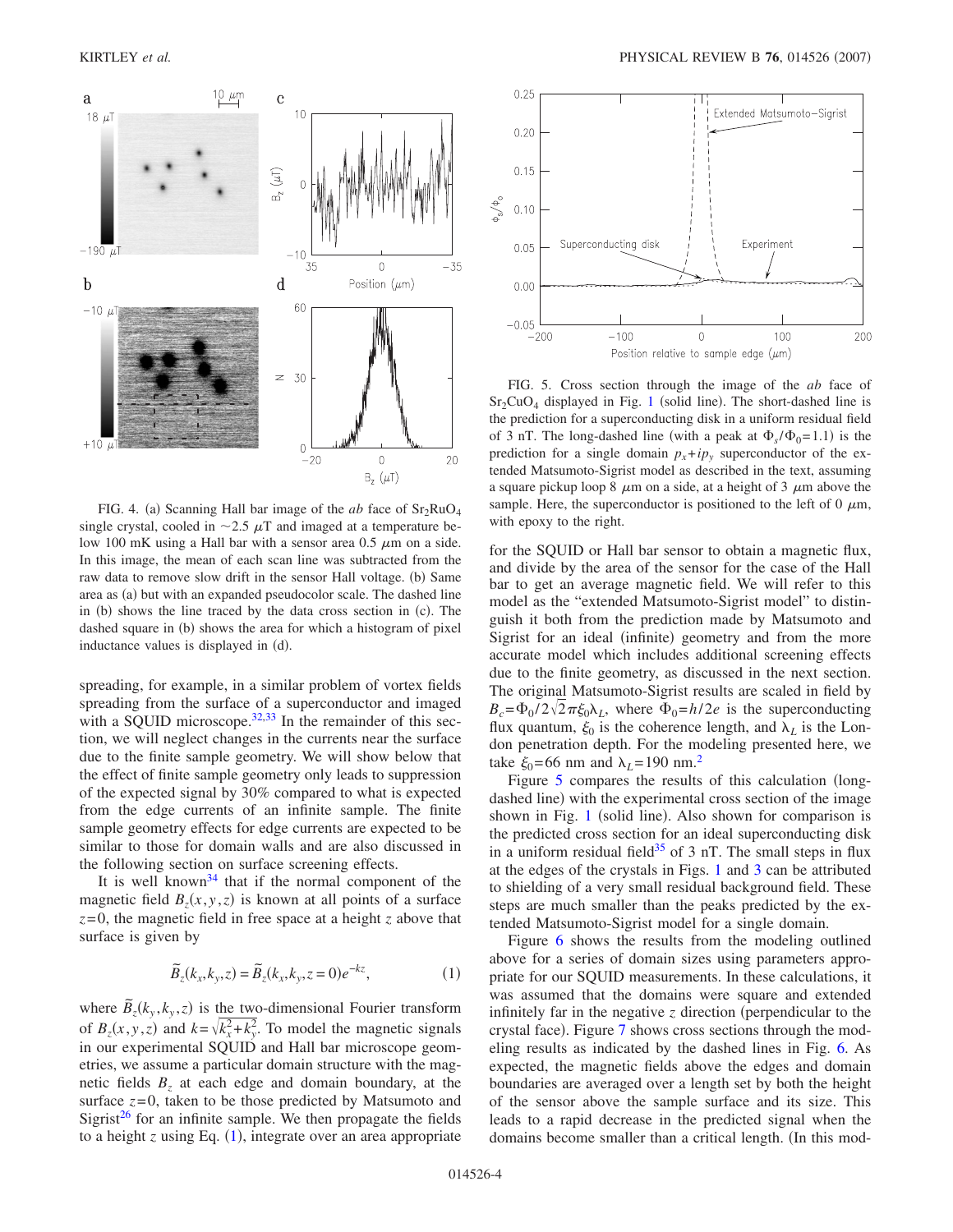<span id="page-4-0"></span>

FIG. 6. Predicted magnetic fluxes through an  $8 \mu m$  square pickup loop, 3  $\mu$ m above the sample surface, for a 64  $\mu$ m square  $p_x \pm p_y$  superconductor with various domain sizes, using the predictions for the edge and domain wall currents of Matsumoto and Sigrist as described in the text. The dashed lines in the figure show the positions of the cross sections displayed in Fig. [7.](#page-4-1)

eling, the magnetic signal for a domain size of 4  $\mu$ m vanishes everywhere except at the sample corners because, due to the symmetry of the domains with respect to the sensor, there are exactly as many positive as negative contributions to the flux through the  $8 \mu m$  diameter pickup loop. For this reason, we show the predicted flux for  $32/6 = 5.3$  rather than  $4 \mu m$  domains.) The calculated peak values for the SQUID flux signal for edges and domain boundaries are plotted in Fig.  $8(a)$  $8(a)$  as a function of domain size. The lower dashed line in Fig.  $8(a)$  $8(a)$  is an estimate of the noise in the SQUID images above the interior of the crystals, taken to be the rms noise of the flux distribution shown in Fig.  $3(e)$  $3(e)$  (2.5 m $\Phi_0$ ). The upper dashed line is the rms value of the flux distribution above the sample edges in Fig.  $1(a)$  $1(a)$  (8.5 m $\Phi_0$ ). Comparable modeling results using parameters appropriate for our Hall bar measurements are shown in Fig.  $8(b)$  $8(b)$ . In this case, the dashed line represents the rms noise value of the field distribution in

<span id="page-4-1"></span>

FIG. 7. Cross sections through the modeling images of Fig. [6](#page-4-0) for various domain sizes.

<span id="page-4-2"></span>

FIG. 8. (Color online) (a) Plots of the predicted peak flux signals for an 8  $\mu$ m square SQUID pickup loop, 3  $\mu$ m above the sample surface, for a 64  $\mu$ m square  $p_x \pm i p_y$  superconductor with various domain sizes, using the predictions of Matsumoto and Si-grist (Ref. [26](#page-7-23)) for the spontaneously generated edge and domain supercurrents. The dashed lines represent the estimated SQUID noise in the measurements within the sample (lower line) and at the sample edges (upper line). (b) Plots of the predicted peak fields for a square Hall bar 0.5  $\mu$ m on a side, 1.2  $\mu$ m above the sample surface, with the corresponding Hall bar noise floor. (c) Upper limits on the size of the scaling fields  $B_s$ , normalized by  $B_c$  $=\Phi_0 / 2\sqrt{2\pi \xi_0} \lambda_l$ , as a function of domain size, given by our failure to observe spontaneously generated supercurrents at edges and domain walls in the SQUID measurements. In this figure, the extended Matsumoto-Sigrist predictions are represented by  $B_s/B_c = 1$ . (d) Upper limits on  $B_s/B_c$  as a function of domain size set by the Hall bar measurements.

Fig. [4](#page-3-1)(d) (3.5  $\mu$ T). We do not display an experimental limit on the possible edge currents set by the Hall bar experiments because of uncertainties associated with the hole geometry and surface damage induced by the focused ion beam in these experiments.<sup>9</sup>

In order to place limits on the possible field magnitude and domain sizes consistent with our results, we assume that the magnitude of the spontaneous supercurrents can vary, but that the spatial distribution of spontaneous supercurrents is as calculated by Matsumoto and Sigrist. With this assumption, we can scale the results, for example, in Figs.  $8(a)$  $8(a)$  and  $8(b)$  $8(b)$ , vertically by assuming a scaling field  $B_s$  different from  $B_c = \Phi_0 / 2 \sqrt{2 \pi \xi_0} \lambda_L$ . In order for the spontaneous supercurrents to be unobservable in our experiments, the scaling factor and domain size must be in the region below and to the left of the lines in Figs.  $8(c)$  $8(c)$  and  $8(d)$ . Either the spontaneous currents are substantially smaller than calculated from the extended Matsumoto-Sigrist model or the domains are small. For example, for the SQUID measurements, the magnitude of the supercurrents at the edge must be a factor of 100 smaller than those predicted by MS if the domains are 10  $\mu$ m or more in size.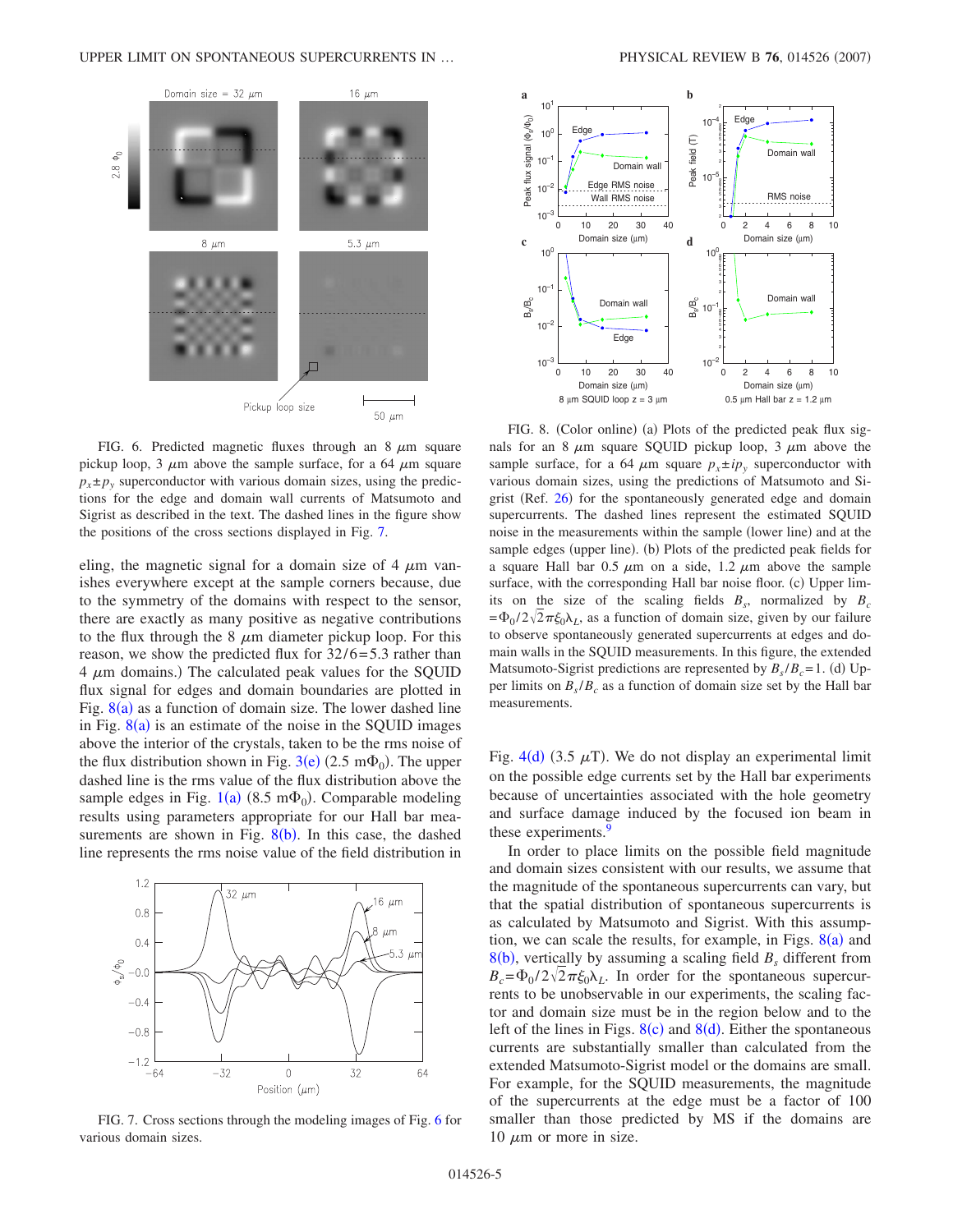## **IV. SURFACE SCREENING EFFECTS**

In our modeling, we have neglected the fact that the magnetic fields at the sample surface will be somewhat reduced from their bulk values. In principle, one can calculate the surface fields by self-consistently solving the Bogoliubov–de Gennes equations in the appropriate geometry. Here, we simply estimate the errors involved in neglecting surface screening effects using a London approach. Following Ref. [36,](#page-7-33) the superconductor is assumed to fill the half-space  $z < 0$ . If the change in the penetration depth close to the surface is neglected, the magnetic field **B** inside the superconductor can be decomposed as  $\mathbf{B} = \mathbf{B}_0 + \mathbf{B}_1$ , where  $\mathbf{B}_0$  is the particular solution given by Matsumoto and Sigrist<sup>26</sup> of the inhomogeneous London's equation for a domain wall and  $\mathbf{B}_1$  is a general homogeneous solution chosen to satisfy the matching conditions at  $z=0$ . London's equation for the particular solution can be written  $as^{36}$ 

<span id="page-5-0"></span>
$$
k(K+k)\Phi_K = K\hat{e}_z \cdot \widetilde{\mathbf{B}}_0(\mathbf{k},0) + i\mathbf{k} \cdot \left[\widetilde{\mathbf{B}}_0(\mathbf{k},0) - 4\pi \widetilde{\mathbf{M}}(\mathbf{k},0)\right],\tag{2}
$$

where  $k = \sqrt{k_x^2 + k_y^2}$ ,  $K = \sqrt{k^2 + 1/\lambda^2}$ , the magnetic field **B** above the superconductor is given by  $\mathbf{B} = -\nabla \Phi_K$ ,  $\mathbf{\tilde{B}}_0$  and  $\mathbf{\tilde{M}}$  are the two-dimensional Fourier transforms in *x* and *y* of the inhomogeneous solution to London's equation and the volume magnetization, respectively, and  $\mathbf{k} = k_x \hat{\mathbf{e}}_x + k_y \hat{\mathbf{e}}_y$ . However, if the domain walls are assumed to be parallel to the *z* axis, both  $\mathbf{B}_0$  and  $\mathbf{M}$  have only *z* components, and Eq. ([2](#page-5-0)) reduces to

$$
\Phi_K = \frac{K}{k(k+K)} \widetilde{B}_{0z}(\mathbf{k},0),\tag{3}
$$

where  $\widetilde{B}_{0z}$  is the *z* component of  $\widetilde{B}_0$ . Then,

$$
\widetilde{\mathbf{B}}(\mathbf{k},z) = \frac{(i\mathbf{k} + k\hat{e}_z)K}{k(k+K)} \widetilde{B}_{0z}(\mathbf{k},0)e^{-kz}.
$$
 (4)

In our case, we are only interested in the *z* component of the field outside of the superconductor, which takes the particularly simple form

$$
\widetilde{B}_z(\mathbf{k}, z) = \frac{K}{k + K} \widetilde{B}_{0z}(\mathbf{k}, 0) e^{-kz}.
$$
 (5)

<span id="page-5-1"></span>The modeling in the previous section, which neglects sur-face shielding, is equivalent to Eq. ([5](#page-5-1)) in the limit  $\lambda \rightarrow 0$ . Figure [9](#page-5-2) shows the effects of surface screening on the fields predicted for a single domain boundary for parameters appropriate for our Hall bar measurements. Even in this case, the effects of screening are relatively small because the penetration depth is smaller than the measuring height and the size of the Hall bar. Surface screening effects would be even smaller (a few percent) for the case of SQUID imaging because of the larger size of the sensor. The geometry for considering the effects of superconducting shielding on the edge fields is more complex than for the case of the domain boundary as one needs to consider a superconductor bounded by both *z* and at least one of *x* or *y*. However, again the edge and surface effects will be confined on the scale of the pen-

<span id="page-5-2"></span>

FIG. 9. Comparison of the predicted magnetic field sensed by a 0.5  $\mu$ m square Hall bar, 1.2  $\mu$ m above a single domain in a  $p_x \pm i p_y$ superconductor, using the spontaneous domain currents predicted by Matsumoto and Sigrist (Ref. [26](#page-7-23)), with (dashed line) and without (solid line) surface screening effects as described in the text. The solid line corresponds to the extended Matsumoto-Sigrist model.

etration depth which is much smaller than the distance to the probe or the probe size. Therefore, we do not believe that the simple model presented above will be more than a factor of 2 different from a full calculation.

### **V. DISCUSSION**

If the superconductivity of  $Sr<sub>2</sub>RuO<sub>4</sub>$  breaks time-reversal symmetry, it should spontaneously generate supercurrents at domain boundaries and sample edges. The fact that no magnetic fields due to such supercurrents were observed using scanning magnetic microscopy places significant limits on the size of these currents and the size of the domains, as shown in Fig. [8.](#page-4-2) In particular, from the combined Hall bar and SQUID measurements, we conclude that if the spontaneous supercurrents at a domain wall are of the size expected from the calculations of Matsumoto and Sigrist<sup>26</sup> and the modeling done here, one can set a conservative upper limit on the domain size of 1.5  $\mu$ m for both interior and edge domains. Alternatively, if the domains intersecting the *ab* face are 10  $\mu$ m or more in size, we conclude that the spontaneous supercurrents at edges are a factor of 100 smaller than expected from the calculations of Matsumoto and Sigrist combined with our modeling.

Calculations of the self-consistent screening currents employed in our modeling have assumed an ideal  $p_x \pm i p_y$  superconducting gap symmetry.<sup>26</sup> However, for  $Sr<sub>2</sub>RuO<sub>4</sub>$ , the gap in the *ab* plane is believed to be anisotropic.<sup>17[,18](#page-7-16)</sup> In addition, three different bands contribute to the Fermi surface in  $Sr<sub>2</sub>RuO<sub>4</sub>$  $Sr<sub>2</sub>RuO<sub>4</sub>$  $Sr<sub>2</sub>RuO<sub>4</sub>$ .<sup>2</sup> These properties likely have an impact on the magnitude of the self-consistent screening currents, although, *a priori*, it is not clear whether the magnitude would be increased or decreased from the values calculated by MS. On the other hand, muon spin resonance observed internal fields which are roughly consistent with the predicted values.<sup>3</sup> If these observed fields are due to internal domain walls, it suggests that the surface currents must be reduced by 2 or more orders of magnitude from their bulk values if the domains are larger than 10  $\mu$ m. It is difficult to imagine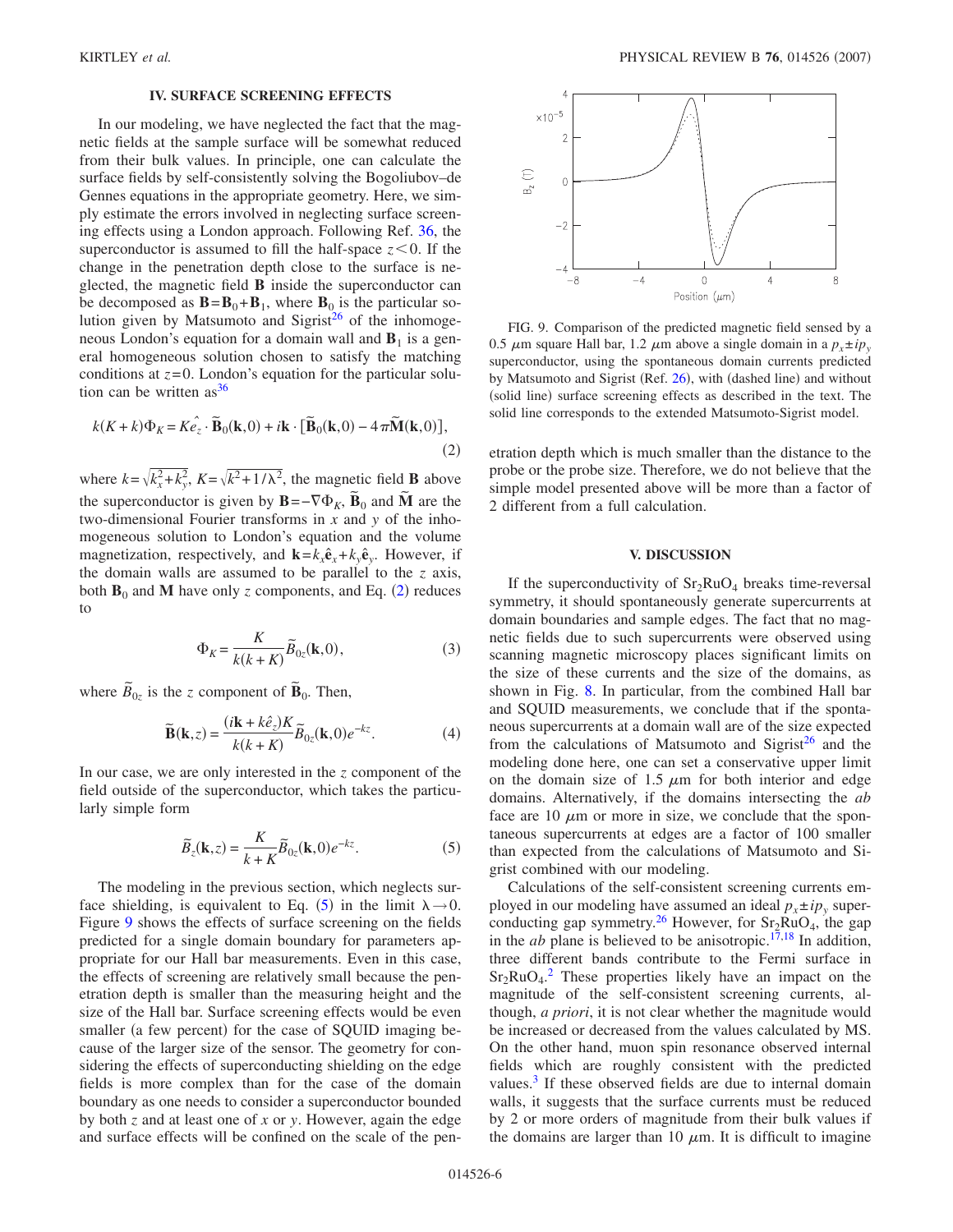what could so strongly reduce the surface fields at the *ab* surface due to domain boundaries. The surface screening effects are small, the surfaces are cleaved, and roughness even to the depth of a hundred angstroms or so will not substantially reduce the fields detected at the Hall probe or SQUID. This suggests that domains intersecting the *ab* plane are either so sparse as to not have been scanned or are smaller than a few microns. Another possibility is that the domains intersecting the *ab* surface are shallow, with a depth along the *c* axis noticeably less than the penetration depth. In this case, the spontaneous currents and fields could be too weak and spread out in the *a* layers to be detected. However, we note that either small domains or domains shallower than the optical skin depth would also interfere with observations of the Kerr effect rotation.

Sufficient roughness of the *ac* or *bc* faces can be expected to have a more noticeable effect on the edge or boundary currents. The samples used for the SQUID measurements on these faces were polished and atomic force microscopy imaging on typical samples show them to be smooth to 5 nm  $(rms).$ <sup>[37](#page-7-34)</sup> MS assumed specular scattering from the edge in which case one component of the order parameter is suppressed while the other component is slightly enhanced. For diffuse scattering from a rough edge, both components will be suppressed and this will reduce the surface currents and the resulting magnetic fields. Although self-consistent calculations have not been carried out for this case, the effect of surface roughness on the two component order parameter has been studied,<sup>38</sup> and one finds that the two components heal over quite different length scales. Using Ginzburg-Landau and London theories to estimate the resulting change in the surface magnetization, one finds that, even for completely diffuse scattering from a rough surface, the reduction in surface magnetization is less than  $30\%$ .<sup>39</sup>

Domain walls cost energy because they disrupt the superconducting order. Unlike a ferromagnet, there is no balancing of this energy due to dipolar forces because spontaneous screening currents ensure that the magnetic field, or local magnetization, is zero inside the superconductor. Therefore, in principle, a single domain  $p_x + ip_y$  superconductor is possible. However, domains will naturally form as the sample is cooled through  $T_c$ , and as extended objects, these domains are susceptible to pinning by defects and impurities in the sample. Therefore, one expects domains to be present although their density may be controlled by sample purity and slow cooling in a field. Muon spin resonance experiments were interpreted as evidence for dilute domains,<sup>3</sup> Kerr effect measurements suggested domain sizes in the range of  $50-100 \ \mu m^4$  $50-100 \ \mu m^4$  while the first phase sensitive Josephson tunneling measurements are consistent with no domains (or a small even number of domain walls between opposing faces of the crystal).<sup>[5](#page-7-4)</sup> On the other hand, more recent Josephson tunneling measurements were interpreted as evidence for dynamic domains of  $\sim$ 1  $\mu$ m on average,<sup>6</sup> although one would extract larger domain sizes if finite domains perpendicular to the *c* axis were included in the modeling. All of these measurements, except for muon spin resonance, would see reduced signals if the domain size along the *c* axis becomes small and this would affect the measurements reported here as well. Unless the fields at domain walls are reduced by more than an order of magnitude in size from the predicted values, the Hall bar measurements suggest domain sizes of either less than 1.5  $\mu$ m in size over the *ab* face or large enough that no domain wall fell in the  $100 \times 100 \ \mu m^2$  scan area.

Earlier work has reported that large domains can be flipped by fields of the order of a millitesta or larger<sup>4</sup> and that small surface domains are influenced by fields  $\leq 0.1 \mu T$ .<sup>6</sup> While the data presented here were taken on samples cooled in fields less than 2.5  $\mu$ T, Hall data taken on samples cooled in up to a millitesta were very similar to those shown here except for the presence of more trapped vortices.<sup>9</sup> In principle, very fast domain wall motion could result in zero timeaveraged edge current and zero time-averaged domain wall current. However, previous experiments $4-6$  $4-6$  suggest that the domain wall motion would be slow in our experimental time scale, which is 10 s per line scan for the scanning SQUID microscope data shown here. Therefore, it is unlikely that dynamic behavior of the domains prevents the observation of the signal in this experiment.

In conclusion, scanning magnetic microscopy measurements place quite severe limits on the size of edge currents and/or on domain sizes in  $Sr<sub>2</sub>RuO<sub>4</sub>$ . The different experimental results taken as evidence for  $p_x + ip_y$  pairing come to quite different conclusions about domain sizes. Since there are now detailed predictions for the field profile in the vicinity of domain walls in the bulk, muon spin resonance could now, in principle, provide detailed information about the validity of these predictions as well as quantitative information about the density of domains in the bulk. In addition, either slow muons $40$  or beta-NMR $41$  could be used to probe the surface region and to look for fields due to spontaneous edge currents as well as domains near the surface. Scanning magnetic microscopy is still one of the most direct probes of domains intersecting the surface and of edge currents, and further improvements in sensitivity may either confirm or rule out their existence.

### **ACKNOWLEDGMENTS**

We would like to thank H. Bluhm, J. Berlinsky, S. B. Chung, M. Franz, H. Hilgenkamp, T.-L. Ho, A. P. Mackenzie, M. Matsumoto, M. Sigrist, and M. Stone for many useful discussions and H. Bluhm for also sharing the results of his calculations before publication. We would also like to thank P. Björnsson for sharing his Hall bar data with us. This work was supported by DOE at Stanford under Grant No. DE-AC02-76SF00515. The work at Penn State was supported by DOE under Grant No. DE-FG02-04ER46159. J.R.K. was supported by the Center for Probing the Nanoscale, an NSF NSEC, NSF Grant No. PHY-0425897, and the Dutch NWO Foundation. In addition, C.K. acknowledges the hospitality of the Stanford Institute for Theoretical Physics and the Kavli Institute for Theoretical Physics during this collaboration and the support of the National Science Foundation under Grant No. PHY05-51164.